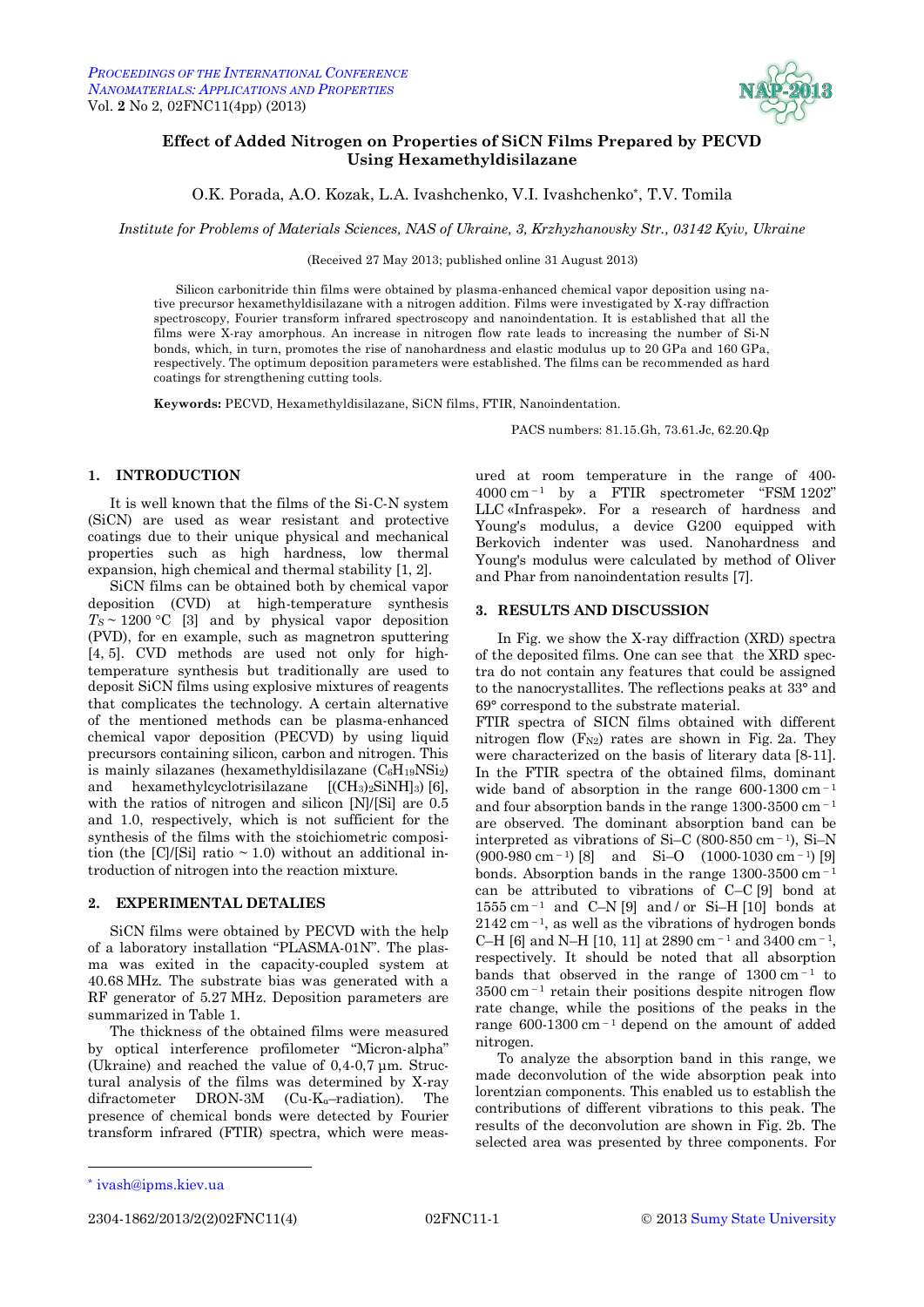**Table 1** – Deposition parameters of SiCN films on laboratory PECVD installation "PLASMA-01N".  $T_s$  – temperature of the substrate holder;  $p_w$  – introduced power density RF (40,68 MFu) of gas discharge;  $U_d$  – negative bias on the substrate holder;  $p_c$ pressure of the gas mixture in the reactor chamber; FH+HDMS – flow rate of a mixture of hydrogen and transported him vapor of hexamethyldisilazane from the bubbler; *FN*<sup>2</sup> – nitrogen flow rate, further introduced into the reaction mixture

| $F_{N2}$ , sccm | $T_s$ , °C | $- U_d$ , V | $p_c$ , Pa | $t$ , min | $p_w$ , W/cm <sup>3</sup> | $F_{\text{H+HDMS}}$<br>sccm |
|-----------------|------------|-------------|------------|-----------|---------------------------|-----------------------------|
| $_{\rm 0,0}$    | 450        | 200         | 26,66      | 60        | 0,2                       | 12                          |
| $_{1,0}$        | 450        | 200         | 26,66      | 60        | $_{0,2}$                  | 12                          |
| 2,0             | 450        | 200         | 26,66      | 60        | 0,2                       | 12                          |
| 4.0             | 450        | 200         | 26,66      | 60        | 0.2                       | 19.                         |



**Fig. 1 –** X-ray diffraction patterns of SiCN films obtained by PECVD using hexamethyldisilazane with different flow rate of added nitrogen. Reflexes at 33° and 69° associated with the silicon substrate. Numbers 0-4 indicated flow rate of added nitrogen in sccm

the films deposited without adding nitrogen, the positions of the deconvoluted peaks correspond to  $795 \text{ cm}^{-1}$ ,  $918 \text{ cm}^{-1}$  and  $1021 \text{ cm}^{-1}$ , which can be attributed to vibrations of Si–C, Si–N and Si–O bonds, respectively. With an addition of nitrogen, the peaks centered at  $918 \text{ cm}^{-1}$  (Si-N) and  $1021 \text{ cm}^{-1}$  (Si-O) shifted to

higher wavenumbers and reaches  $970 \text{ cm}^{-1}$  (Si-N),  $975 \text{ cm}^{-1}$  (Si-N),  $1030 \text{ cm}^{-1}$  (Si-O) at flow rate 1 sccm and 4 sccm, respectively. In this case, the area related to the Si–N bonds increased more than twice, and the area related to the Si–O bonds decreased substantially. The area and position of the lorentzian component related to the Si–C bonds are almost not changed.

It follows that an input of nitrogen leads to a significant increase of the number of Si–N bonds due to decreasing the number of Si–O bonds. The concentration of Si–C bonds remained practically unchanged.

We investigated some of the mechanical characteristics of the deposited films. Fig. 3 shows dependence of both the nanohardness (*H*) and the Young's (*E*) modulus of SiCN films deposited under various *FN*2 on nanoindenter penetration.

The films deposited with an addition of nitrogen have higher both the hardness and the Young's modulus (19-20 GPa and 130-150 GPa, respectively compared to those of the films deposited without addition of nitrogen (16 GPa and 100 GPa, respectively). This is confirmed by the results presented in Fig. 4, where the values of H and E are shown as functions of *FN*2. The observed increase in both the nanohardness and Young's modulus can be explained by changing in bond configuration, particularly, by increasing number of Si–N bonds.



**Fig. 2a** – IR spectra of films deposited at different flow rate of added nitrogen. Numbers 0-4 indicated flow rate of added nitrogen in sccm.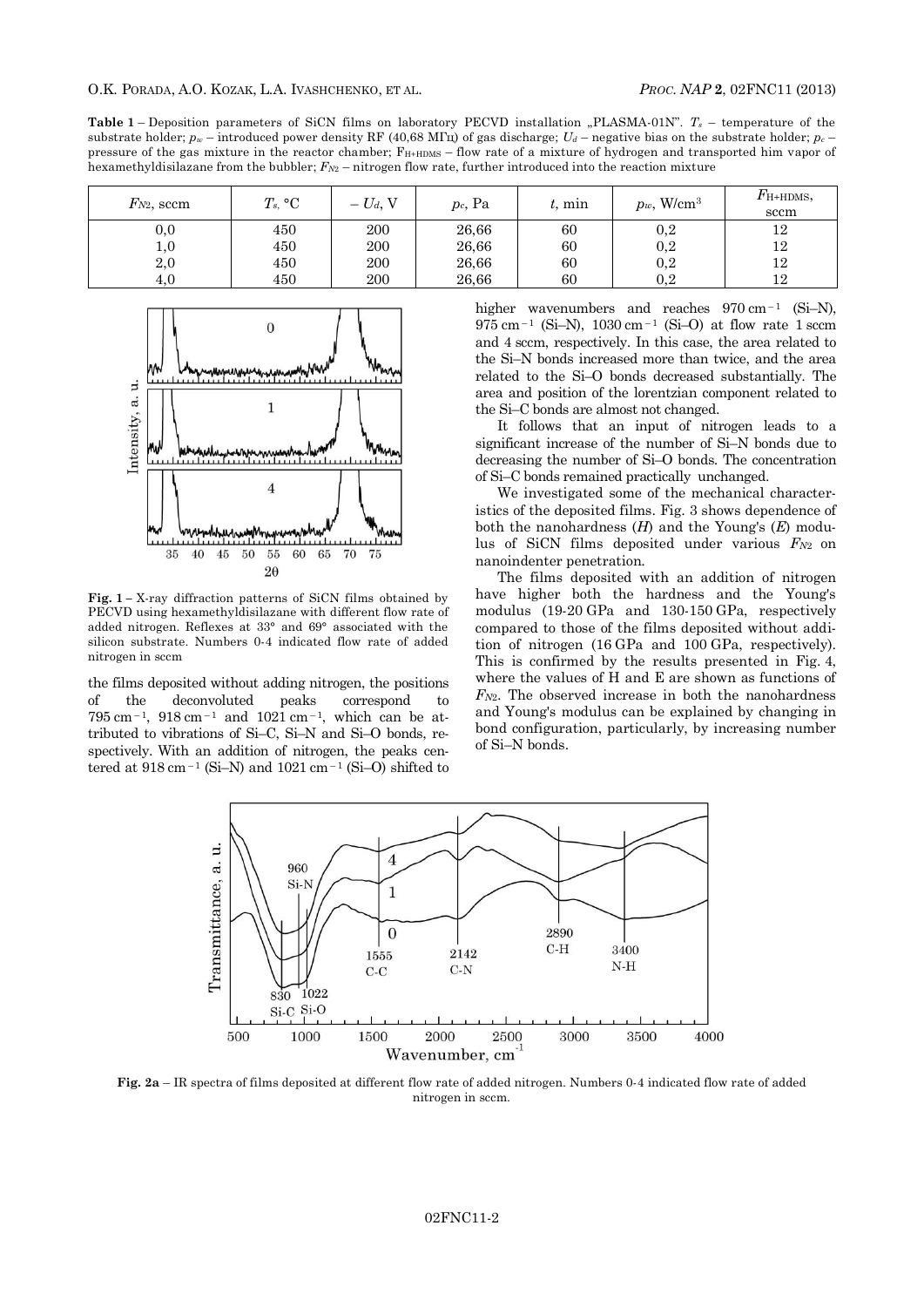

**Fig. 2b** – IR deconvoluted spectra in range  $600-1300 \text{ cm}^{-1}$ . Numbers 0-4 indicated flow rate of added nitrogen in sccm. The inversion bands were done



**Fig. 3 –** Variation of the hardness and Young's moduls of PECVD thin films as a function of the indentation depth to different flow rate of added nitrogen. Numbers 0-4 indicated flow rate of added nitrogen in sccm



**Fig. 4** – Variation of the hardness and Young's moduls as a function of flow rate of added nitrogen

## **4. CONCLUSIONS**

1. It is found that the addition of nitrogen in reaction mixture does not effect on the structure of the films. All SiCN films were the X-ray amorphous.

2. An additional input of nitrogen into reaction mixture leads to an increase of the nanohardness and the elastic modulus mostly due to forming the additional Si–N bonds.

#### **REFERENCES**

- 1. B.P. Swain, N.M. Hwang, et al., *Appl. Surf. Sci.* **254**, 5319 (2008).
- 2. C. Pusch, H. Hoche, *Surf. Coat. Technol*. **205**, 119 (2011).
- 3. A. Bendeddouche, R. Berjoan, et al., *Surf. Coat. Technol*.

3. The results obtained in this investigation, indicate a perspective of PECVD SiCN films deposited by varying nitrogen flow rates as hard coatings for strengthening cutting tools.

This work was supported by STCU contract No 5539. The authors are grateful to Dr. S.N. Dub for nanoindentation of samples.

**111**, 184 (1999).

- 4. Z. Shi, Y. Wang, et al., *Appl. Surf. Sci*. **258**, 1328 (2011).
- 5. V.N. Ng, M. Xu, et al., *Thin Solid Films* **506-507**, 283 (2006).